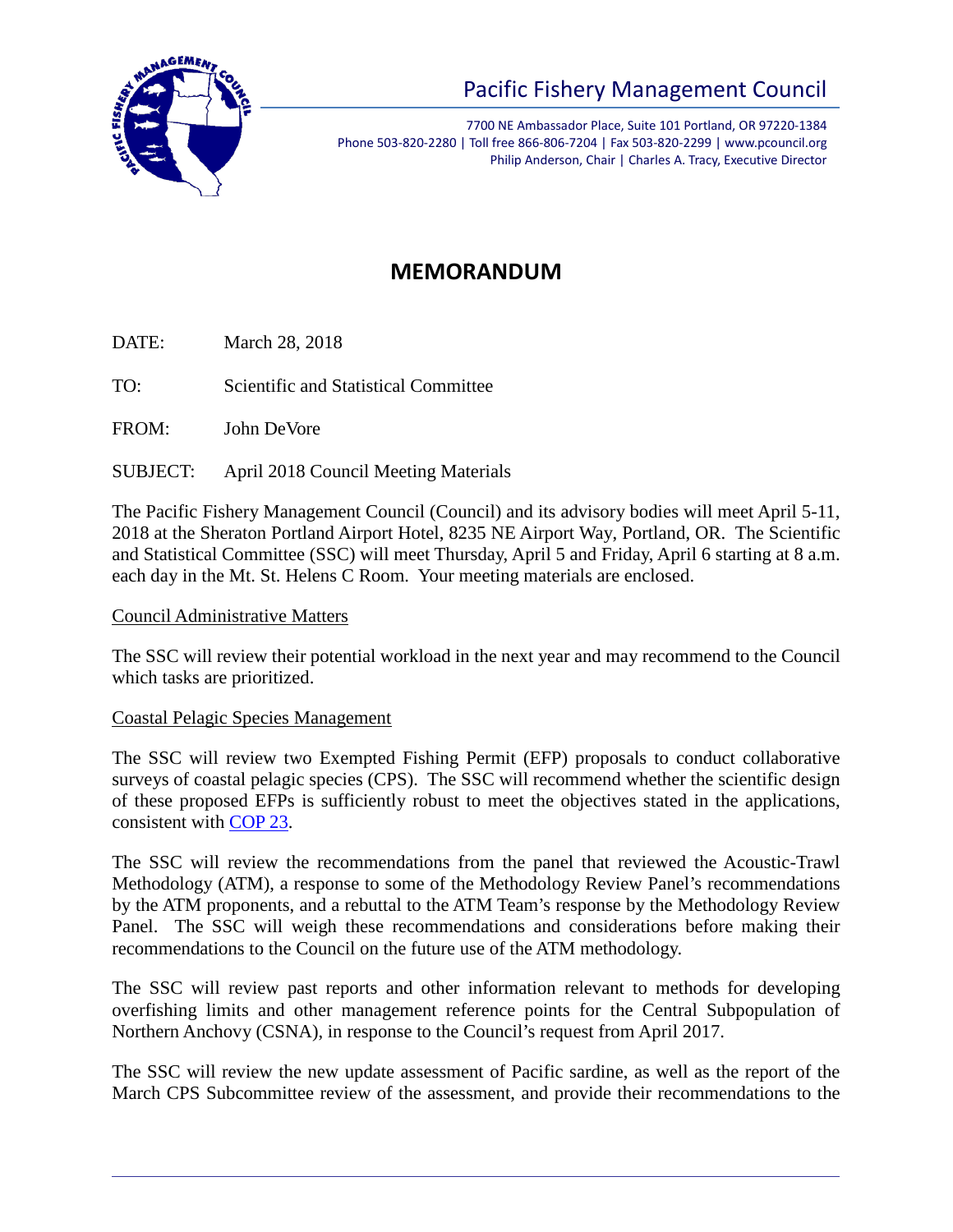#### Page 2

Council on the use of the new assessment for management decision-making. The SSC will also recommend an overfishing limit for Pacific sardine for the 2018-2019 fishery.

## Salmon Management

The SSC will review a list of potential salmon methodology topics to be reviewed later this year. The SSC will receive input from the Salmon Technical Team and the Model Evaluation Workgroup, and provide recommendations for methodologies to be reviewed in 2018.

#### Groundfish Management

The SSC will be asked to review specific methodologies used to support the analysis of alternatives for Groundfish Fishery Management Plan Amendment 28. These will be included in appendices to the preliminary Draft Environmental Impact Statement (DEIS), and will include information on the data source selection process, spatial assignment of fish ticket data for landings and revenues, the approach to discrete area closures, and an updated approach to the probability of occurrence for yelloweye, Pacific ocean perch, and darkblotched rockfish.

Thank you all for your dedication to West Coast fishery management and the Council process. See you soon.

JDD:rdd

Enclosures include:

## Council and SSC Administrative Matters

- 1. Agenda Item A.4 Council Meeting Agenda
- 2. Agenda Item H.2 Membership Appointments and Council Operating Procedures
- 3. Agenda Item H.3 Future Council Meeting Agenda and Workload Planning

#### Coastal Pelagic Species Management

- 4. Agenda Item C.2 2018 Exempted Fishing Permits (EFPs) Final Approval
- 5. Agenda Item C.3 Acoustic Trawl Survey Methodology Review Final Approval
- 6. Agenda Item C.4 Process for Review of Reference Points for Monitored Stocks
- 7. Agenda Item C.5 Pacific Sardine Assessment, Harvest Specifications, and Management Measures – Final Action

#### Salmon Management

8. Agenda Item E.3 – Methodology Review Preliminary Topic Selection

# Groundfish Management

9. Agenda Item F.3 – Essential Fish Habitat (EFH) and Rockfish Conservation Area (RCA) Amendment 28 - Final Action – Part 1